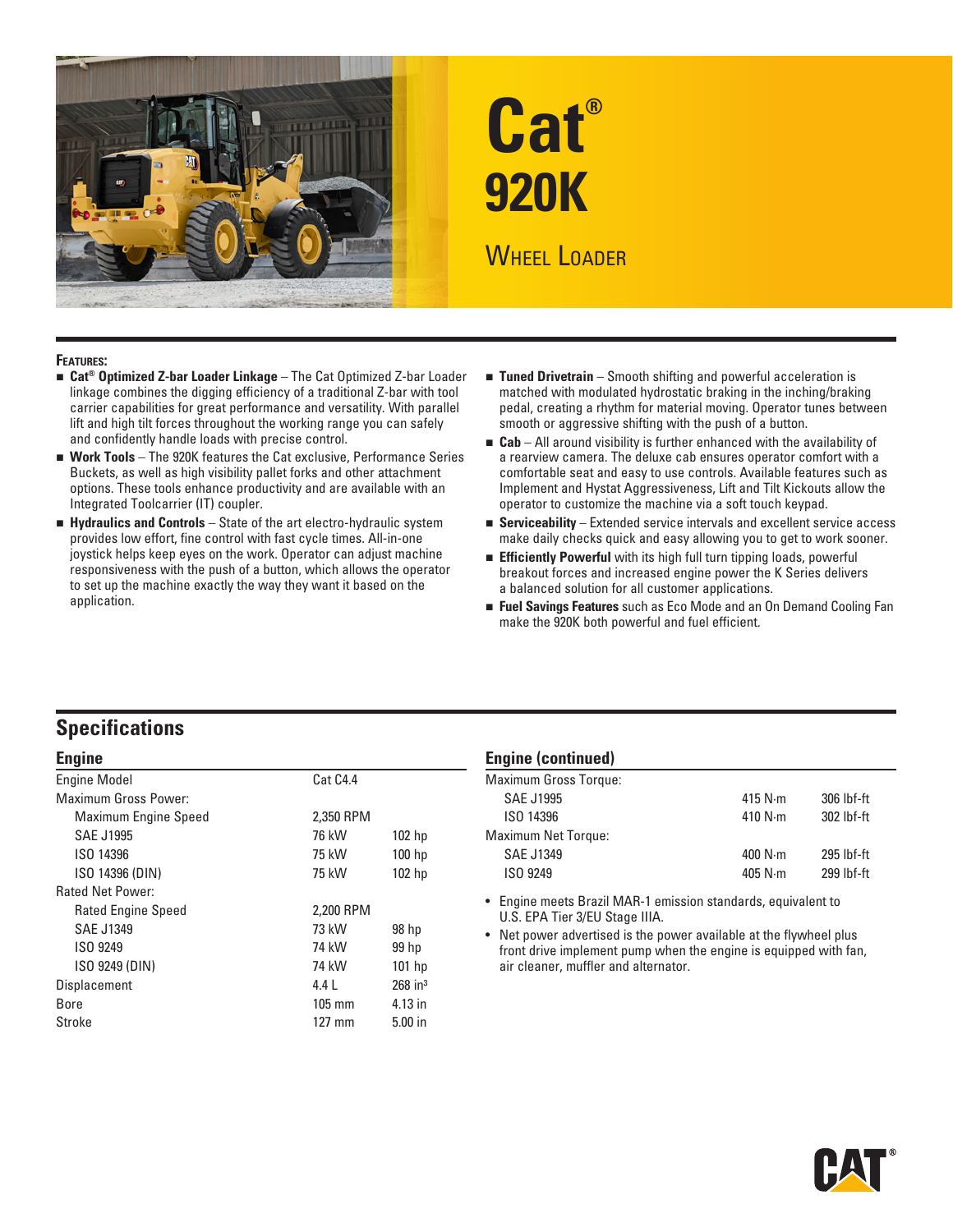# **920K Wheel Loader**

Axles:

| <b>Buckets</b>                                        |                            |                             |
|-------------------------------------------------------|----------------------------|-----------------------------|
| <b>Bucket Capacities</b>                              |                            |                             |
| <b>General Purpose</b>                                | $1.6 - 1.9$ m <sup>3</sup> | $2.1 - 2.5$ yd <sup>3</sup> |
| <b>Light Material</b>                                 | $2.5 - 3.5$ m <sup>3</sup> | $3.2 - 4.6$ yd <sup>3</sup> |
|                                                       |                            |                             |
| <b>Steering</b>                                       |                            |                             |
| Steering Articulation Angle (each direction)          | 40 degrees                 |                             |
| Maximum Flow - Steering Pump                          | 82 L/min                   | 22 gal/min                  |
| Maximum Working Pressure -                            |                            |                             |
| <b>Steering Pump</b>                                  | 22 500 kPa                 | 3,263 psi                   |
| Steering Cycle Times - Lock to Lock:                  |                            |                             |
| At 2,350 RPM                                          | 2.8 seconds                |                             |
| Number of Steering Wheel Turns -                      |                            |                             |
| Lock to Lock                                          | 3.75 turns                 |                             |
| <b>Loader Hydraulic System</b>                        |                            |                             |
|                                                       |                            |                             |
| Maximum Flow - Implement Pump                         | 148 L/min                  | 39 gal/min                  |
| 3rd Function, Maximum Flow<br>(standard flow)         | 90 L/min                   | 24 gal/min                  |
| 3rd Function, Maximum Flow                            |                            |                             |
| (high flow option)                                    | 120 $L/min$                | 32 gal/min                  |
| Maximum Working Pressure -                            |                            |                             |
| <b>Implement Pump</b>                                 | 28 000 kPa                 | 4,061 psi                   |
| Relief Pressure - Tilt Cylinder                       | 34 000 kPa                 | 4,931 psi                   |
| 3rd Function Maximum Working Pressure                 | 21 000 kPa                 | 3,046 psi                   |
|                                                       |                            |                             |
| Hydraulic Cycle Times (maximum engine speed):         |                            |                             |
| Raise (ground level to maximum lift)                  | 5.2 seconds                |                             |
| Dump (at maximum reach)                               | 1.4 seconds                |                             |
| Rack Back                                             | 2.2 seconds                |                             |
| Float Down (maximum lift to ground level) 3.7 seconds |                            |                             |
| <b>Total Cycle Time</b>                               | 12.5 seconds               |                             |
|                                                       |                            |                             |
| <b>Service Refill Capacities</b>                      |                            |                             |
| <b>Fuel Tank</b>                                      | 154.0L                     | 40.7 gal                    |
| <b>Cooling System</b>                                 | 21.5L                      | $5.7$ gal                   |
| <b>Engine Crankcase</b>                               | 9.0 <sub>L</sub>           | $2.4$ gal                   |

Front Center Differential 12.5 L 3.3 gal Rear Center Differential 12.5 L 3.3 gal Hydraulic System (including tank) 98.0 L 25.9 gal Hydraulic Tank 55.0 L 14.5 gal Transmission 3.4 L 0.9 gal

#### **Transmission**

Forward and Reverse:

| Low Range, Speed Range 1* | $10 \text{ km/h}$ | $6.3$ mph  |
|---------------------------|-------------------|------------|
| Low Range, Speed Range 2* | $20 \text{ km/h}$ | $12.5$ mph |
| High Range                | $40 \text{ km/h}$ | 25 mph     |
|                           |                   |            |

\*Creeper Control allows speed control from a stand still up to 10 km/h (6.3 mph). The Creeper Control will only work in Range 1.

#### **Tires**

| <b>Standard Size</b>   | $17.5 - 25$ 16 PR (L-3)                                                        |
|------------------------|--------------------------------------------------------------------------------|
| Other Choices Include: | 17.5-25 12 PR (L-2), 1 pc rim                                                  |
|                        | 17.5-25 12 PR (L-3), 1 pc rim                                                  |
|                        | 17.5R-25, radial (L-3), 1 or 3 pc rim                                          |
|                        | .a. Tina andiana marrirami kirinanian. Panda adirinin Padalaalaa fan Iladaila. |

- Tire options may vary by region. Contact your Cat dealer for details.
- In certain applications, the loader's productive capabilities may exceed the tire's tonnes-km/h (ton-mph) capabilities.
- Caterpillar recommends that you consult a tire supplier to evaluate all conditions before selecting a tire model.

#### **Cab**

| ---- |                        |
|------|------------------------|
| ROPS | ISO 3471:2008          |
| FOPS | ISO 3449:2005 Level II |

- Cab and Rollover Protective Structures (ROPS) are standard.
- The declared dynamic operator sound pressure levels per ISO 6396:2008\*, when properly installed and maintained, is 77 dB(A).
- The labelled sound power level for the CE marked configurations when measured according to the test procedure and conditions specified in 2000/14/EC is 103 dB(A).
- \*The measurements were conducted with the cab doors and windows closed.

#### **Axles**

| Front | Fixed                           |
|-------|---------------------------------|
|       | Locking differential (standard) |
| Rear  | Oscillating $\pm$ 11 degrees    |
|       | Locking differential (standard) |
|       |                                 |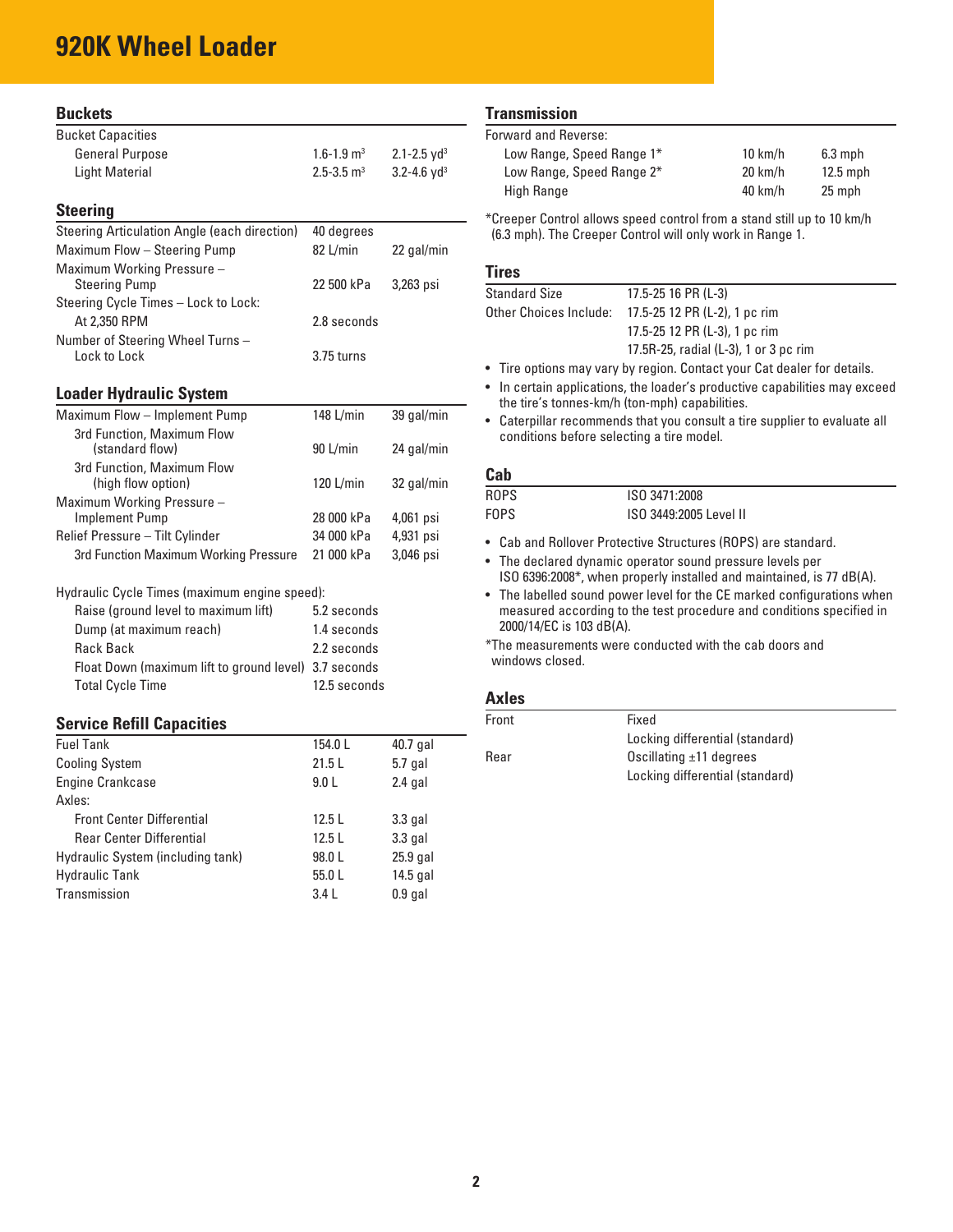**Dimensions and Operating Specifications** (All dimensions are approximate. Dimensions vary with bucket and tire choice.)





| *Vary with bucket. **Vary with tire.    |         | <b>Standard Lift - IT</b> | <b>Standard Lift - PO</b> |            |  |
|-----------------------------------------|---------|---------------------------|---------------------------|------------|--|
| 1 Height: Ground to Cab<br>**           | 3067 mm | 10'0"                     | 3067 mm                   | 10'0"      |  |
| 2 Height: Ground to Beacon<br>**        | 3257 mm | 10'8"                     | 3257 mm                   | 10'8"      |  |
| 3 Height: Ground Axle Center<br>**      | 597 mm  | 1'11"                     | 597 mm                    | 1'11"      |  |
| **<br>4 Height: Ground Clearance        | 395 mm  | 1'3''                     | 395 mm                    | 1'3''      |  |
| * 5 Length: Overall                     | 6757 mm | 22'2"                     | 6655 mm                   | 21'10"     |  |
| 6 Length: Rear Axle to Bumper           | 1615 mm | 5'3''                     | 1615 mm                   | 5'3''      |  |
| 7 Length: Hitch to Front Axle           | 1350 mm | 4'5''                     | 1350 mm                   | 4'5''      |  |
| 8 Length: Wheel Base                    | 2700 mm | 8'10"                     | 2700 mm                   | 8'10"      |  |
| * 9 Clearance: Bucket at 45 Degrees     | 2737 mm | 8'11"                     | 2814 mm                   | 9'2"       |  |
| ** 10 Clearance: Load Over Height       | 3338 mm | 10'11"                    | 3338 mm                   | 10'11"     |  |
| ** 11 Clearance: Level Bucket           | 3520 mm | 11'6''                    | 3520 mm                   | 11'6''     |  |
| ** 12 Height: Bucket Pin                | 3775 mm | 12'4''                    | 3775 mm                   | 12'4''     |  |
| ** 13 Height: Overall                   | 4885 mm | 16'0''                    | 4816 mm                   | 15'9''     |  |
| * 14 Reach: Bucket at 45 Degrees        | 957 mm  | 3'1''                     | 893 mm                    | 2'11"      |  |
| 15 Carry Height: Bucket Pin             | 321 mm  | 1'0''                     | 321 mm                    | 1'0''      |  |
| ** 16 Dig Depth                         | 103 mm  | 0'4"                      | 103 mm                    | 0'4"       |  |
| 17 Width: Bucket                        | 2401 mm | 7'10"                     | 2401 mm                   | 7'10''     |  |
| 18 Width: Tread Center                  | 1800 mm | 5'10''                    | 1800 mm                   | 5'10''     |  |
| 19 Turning Radius: Over Bucket          | 5437 mm | 17'10"                    | 5402 mm                   | 17'8''     |  |
| 20 Width: Over Tires                    | 2410 mm | 7'10"                     | 2410 mm                   | 7'10''     |  |
| 21 Turning Radius: Outside of Tires     | 4834 mm | 15'10"                    | 4834 mm                   | 15'10"     |  |
| 22 Turning Radius: Inside of Tires      | 2584 mm | 8'5''                     | 2584 mm                   | 8'5''      |  |
| 23 Rack Angle at Full Lift              |         | 55 degrees                |                           | 55 degrees |  |
| 24 Dump Angle at Full Lift              |         | 47 degrees                | 47 degrees                |            |  |
| 25 Rack Angle at Carry                  |         | 44 degrees                | 44 degrees                |            |  |
| 26 Departure Angle                      |         | 33 degrees                | 33 degrees                |            |  |
| 27 Articulation Angle                   |         | 40 degrees                | 40 degrees                |            |  |
| *Tipping Load - Straight (ISO 14397-1)  | 6815 kg | 15,019 lb                 | 6998 kg                   | 15,423 lb  |  |
| *Tipping Load - Full Turn (ISO 14397-1) | 5472 kg | 12,655 lb                 | 5925 kg                   | 13,059 lb  |  |
| *Breakout Force                         | 7894 kg | 17,398 lb                 | 8815 kg                   | 19,428 lb  |  |
| *Operating Weight                       | 9132 kg | 20.126 lb                 | 8755 kg                   | 19,295 lb  |  |

Dimensions listed are for a machine configured with general purpose 1.9 m3 (2.5 yd<sup>3</sup>) IT and Pin-On buckets (where stated), bolt-on cutting edges, standard counterweights, 80 kg (176 lb) operator, and 17.5-25 16 PR (L-3).